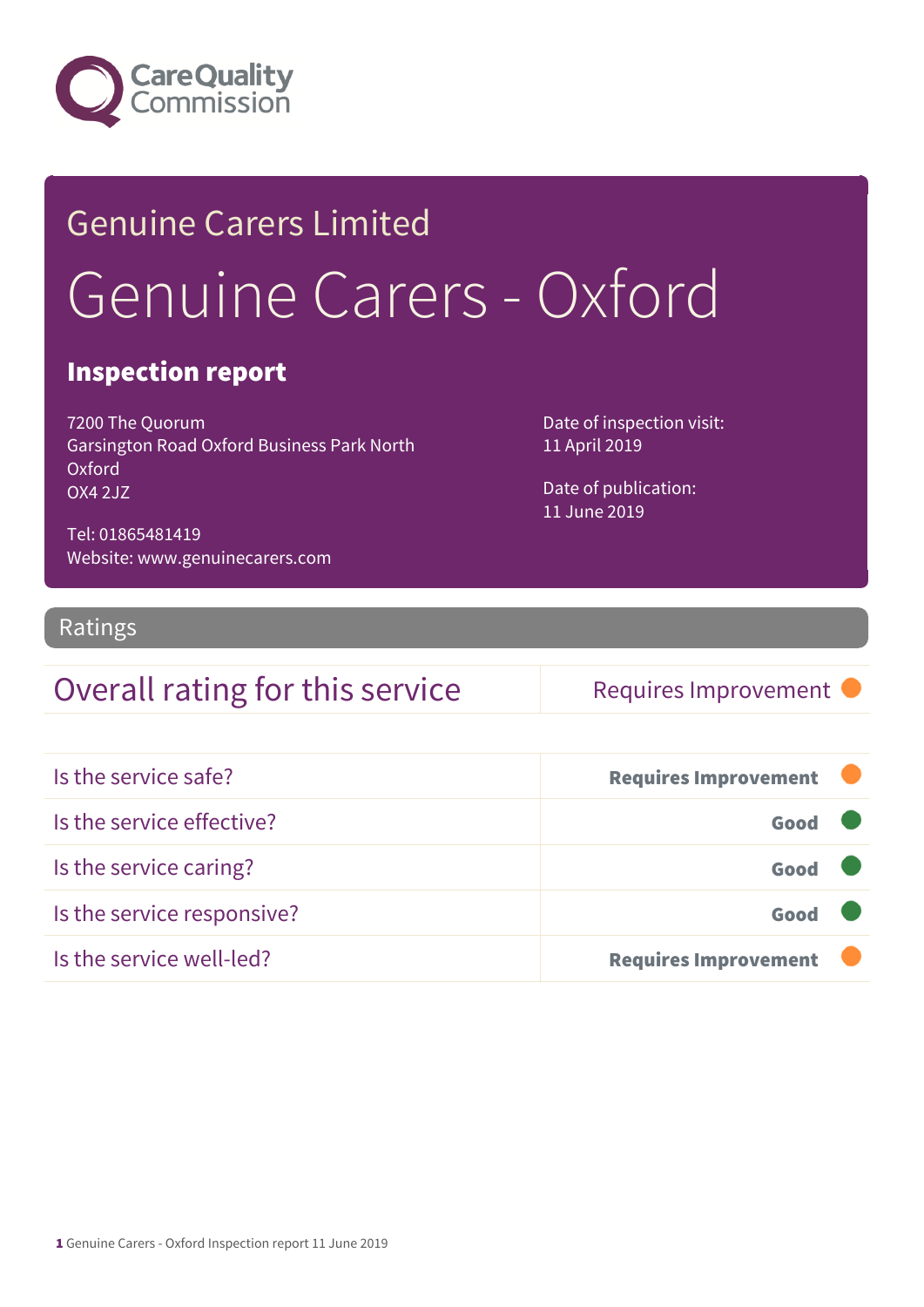### Summary of findings

#### Overall summary

#### About the service:

Genuine Carers is a domiciliary care agency that was providing personal care to 24 older people at the time of the inspection.

People's experience of using this service:

We identified three breaches of regulations. These were in relation to safe care and treatment, recruitment and good governance.

Medicines management was not always based on current best practice and the systems in place to monitor the quality of service were not always effective.

There were enough staff to meet people's needs. Staff were aware of their responsibilities to report concerns and understood how to keep people safe. We saw that risks to people's safety and well-being were managed through a risk management process.

People benefited from kind and committed staff. People complimented the support received and told us they formed meaningful, caring relationships with the staff. Staff knew what was important to people and ensured people had care that met their needs and choices. People's dignity, confidentiality and privacy were respected and their independence was promoted.

People received support that met their needs and was in line with care plans and good practice. People's rights to make own decisions were respected. People were encouraged to maintain good diet and access health services when required.

People complimented the continuity of care provided by skilled and competent staff. People, staff and relatives were involved and felt listened to. Staff and management worked well in partnership with other agencies, social and health professionals and external organisations.

More information is in the detailed findings below.

Rating at last inspection: This is a newly registered service. This was the first inspection.

Why we inspected: We inspected this service within 12 months of the date of registration in line with our inspection methodology.

Enforcement: You can see what action we told the provider to take at the back of the full version of the report.

Follow up: Going forward we will continue to monitor this service and plan to inspect in line with our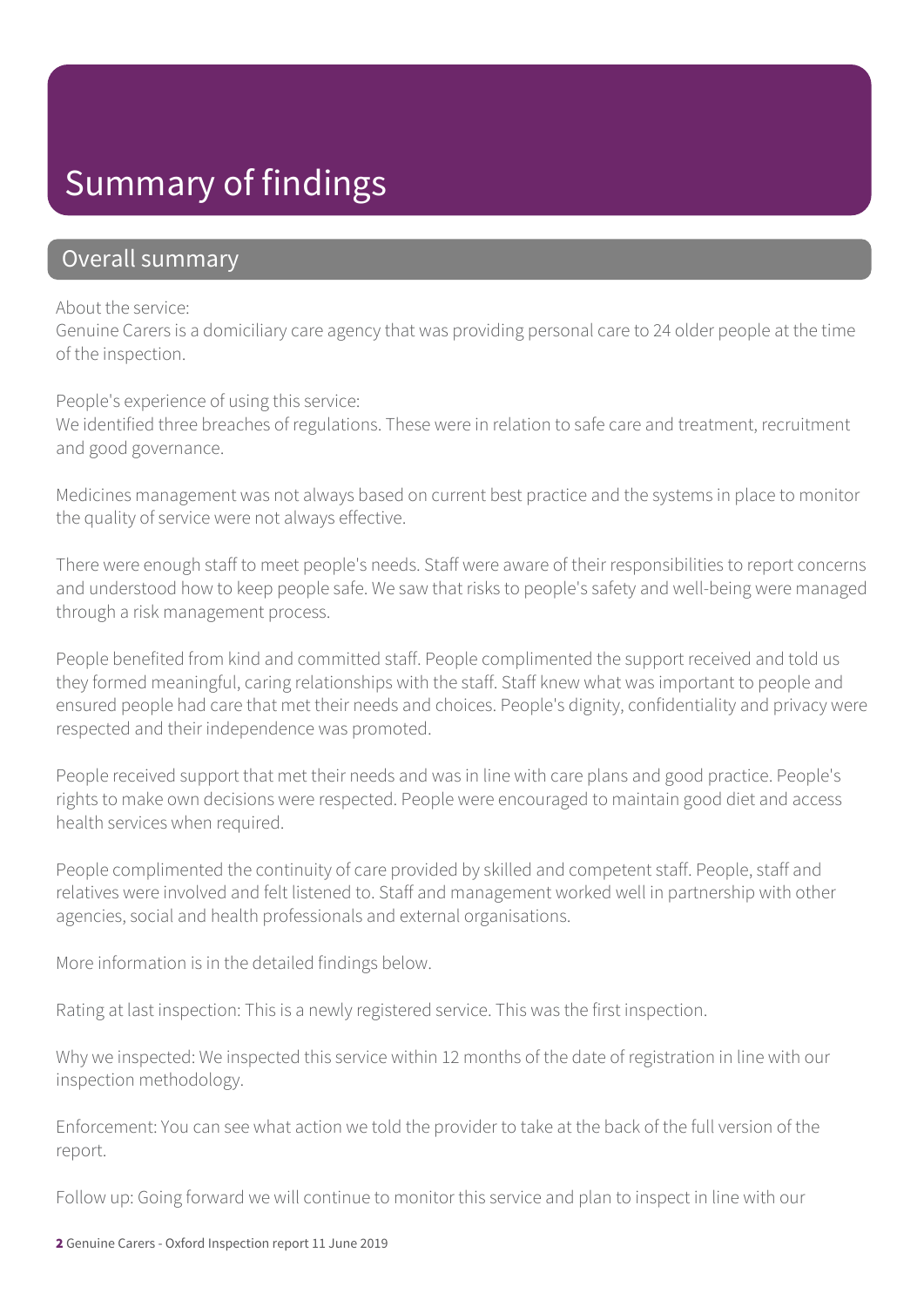reinspection schedule for those services rated Good.

For more details, please see the full report which is on the CQC website at ww.cqc.org.uk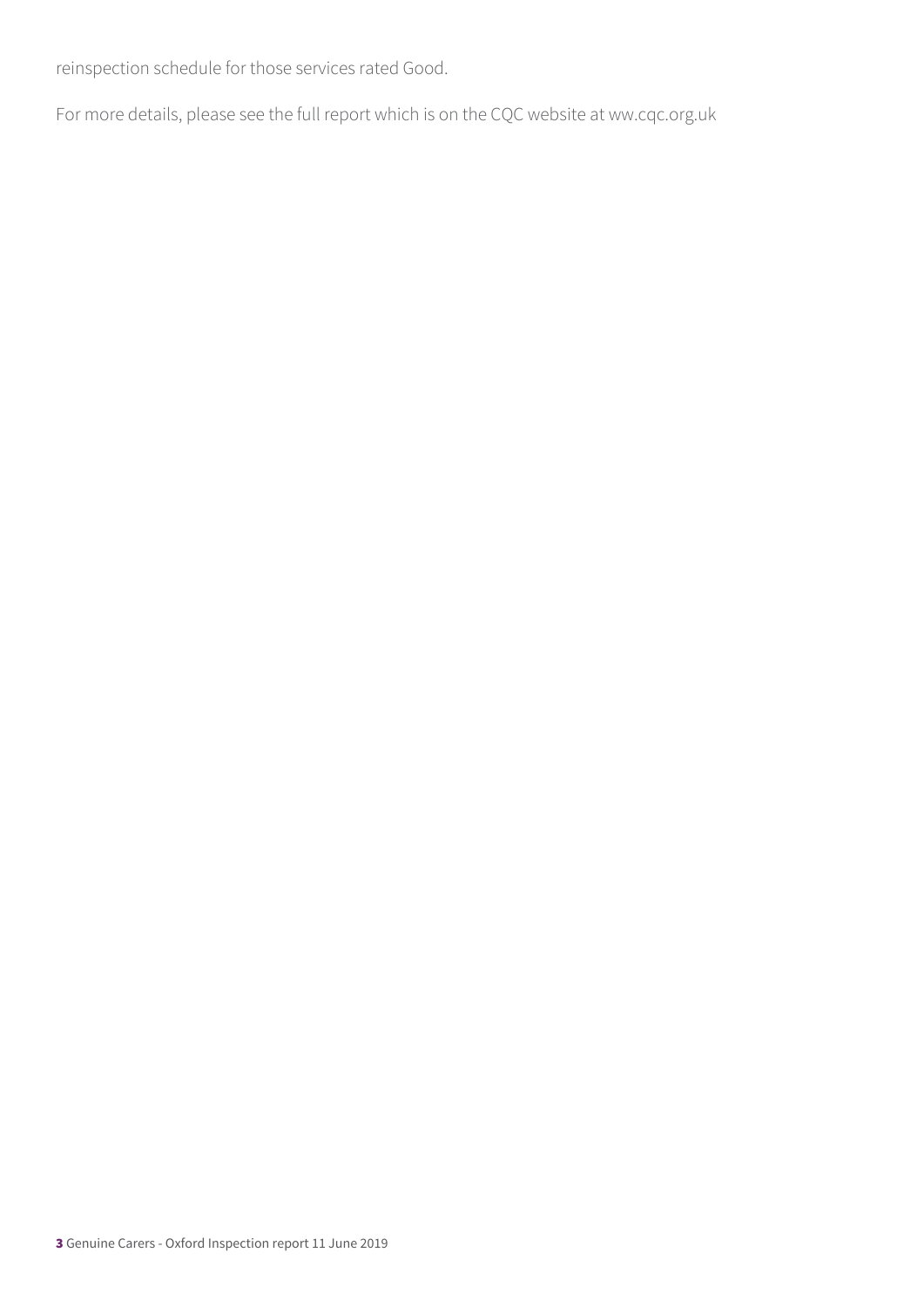#### The five questions we ask about services and what we found

We always ask the following five questions of services.

| Is the service safe?                          | <b>Requires Improvement</b> |
|-----------------------------------------------|-----------------------------|
| The service was not always safe               |                             |
| Details are in our Safe findings below.       |                             |
| Is the service effective?                     | Good                        |
| The service was effective                     |                             |
| Details are in our Effective findings below   |                             |
| Is the service caring?                        | Good                        |
| The service was caring                        |                             |
| Details are in our Caring findings below.     |                             |
| Is the service responsive?                    | Good                        |
| The service was responsive                    |                             |
| Details are in our Responsive findings below. |                             |
| Is the service well-led?                      | <b>Requires Improvement</b> |
| The service was not always well-led           |                             |
| Details are in our Well-led findings below.   |                             |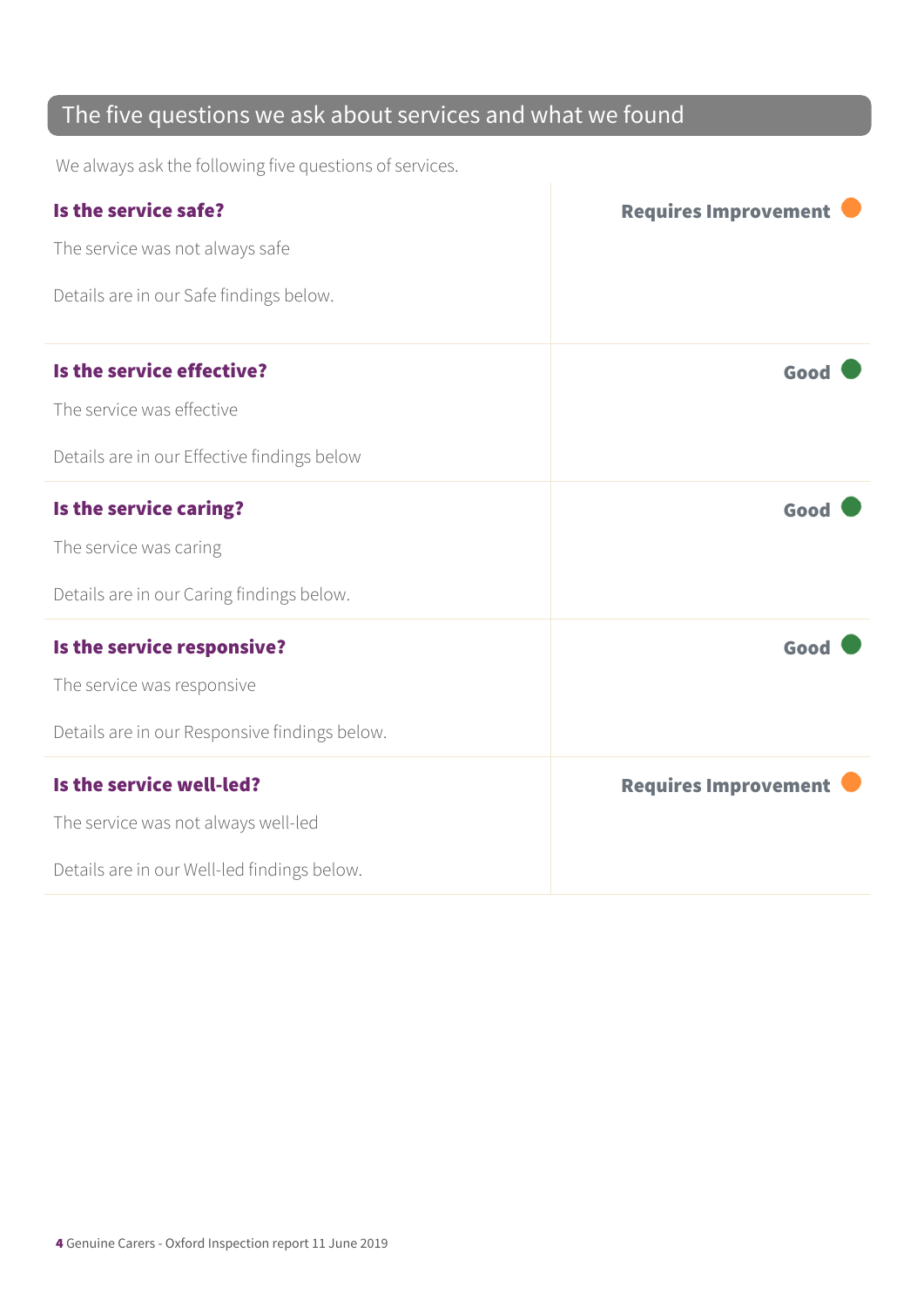

# Genuine Carers - Oxford

#### Detailed findings

### Background to this inspection

#### The inspection:

We carried out this inspection under Section 60 of the Health and Social Care Act 2008 as part of our regulatory functions. This inspection checked whether the provider is meeting the legal requirements and regulations associated with the Health and Social Care Act 2008, to look at the overall quality of the service, and to provide a rating for the service under the Care Act 2014.

#### Inspection team:

The inspection team consisted of one inspector.

#### Service and service type:

Genuine Carers is a domiciliary care agency. It provides personal care to people living in their own homes in the community. It provides a service to adults. Not everyone using Genuine Carers receives a regulated activity. Care Quality Commission (CQC) only inspects the service being received by people receiving 'personal care'; help with tasks relating to personal hygiene and eating. Where they do we consider any wider social care provided. The service had a manager registered with the Care Quality Commission. This means that they and the provider are legally responsible for how the service is run and for the quality and safety of the care provided.

#### Notice of inspection:

We gave the service 48 hours' notice of the inspection visit because we needed to be sure the management would be in the office. We visited the office location on 11 April 2019 to review care records and policies and procedures.

#### What we did:

Before the inspection we reviewed the information we held about the service and the service provider. The registered provider completed a Provider Information Return (PIR). This is a form that asks the provider to give some key information about the service, what the service does well and improvements they plan to make. We looked at the notifications we had received for this service. Notifications are information about important events the service is required to send us by law.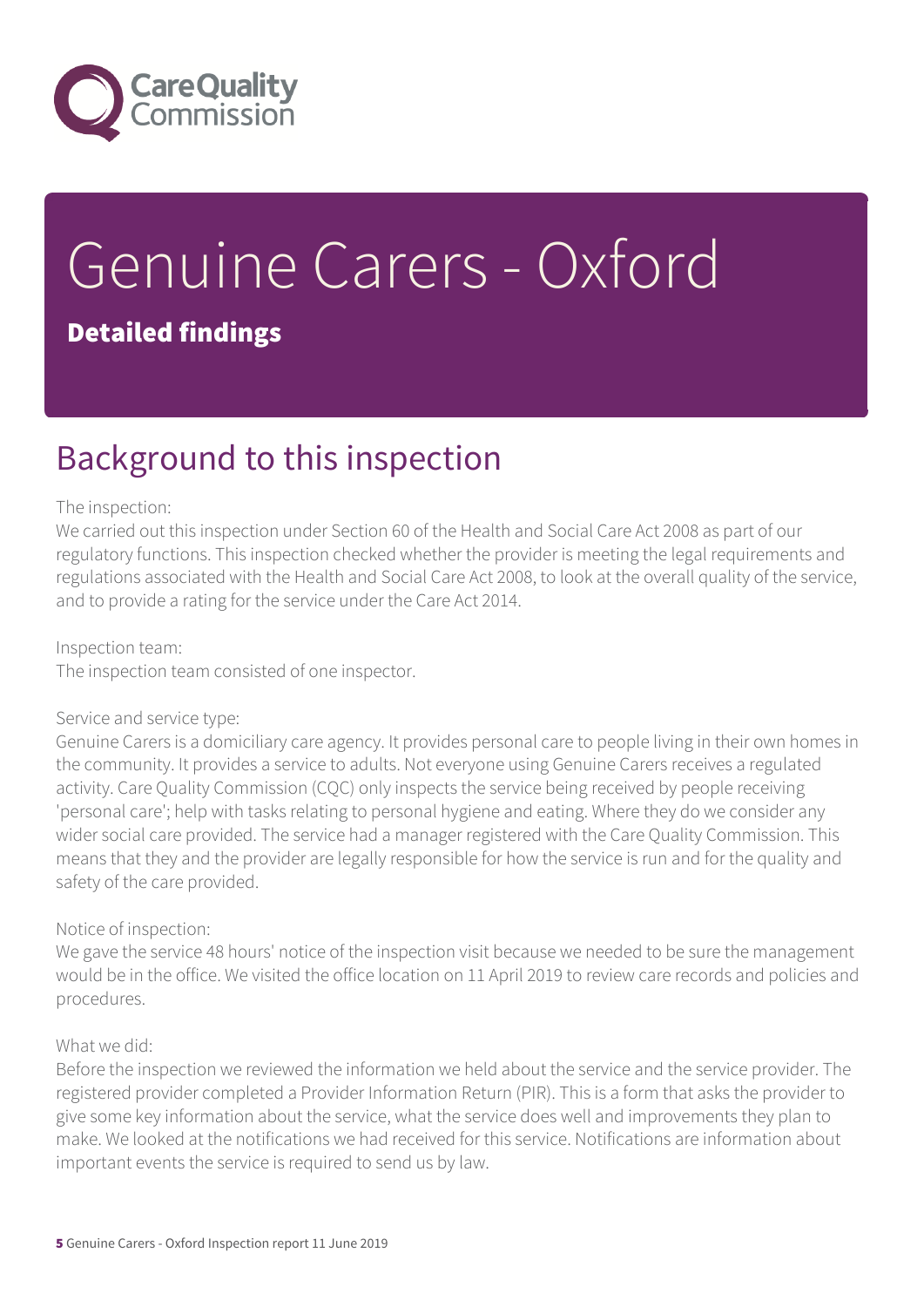We contacted four people and three relatives to gather their views about the support received. During the office site visit we looked at records, which included seven people's care and medicines records. We checked recruitment, training and supervision records for five staff. We also looked at a range of records about how the service was managed. We also spoke with the registered manager, the provider and four care staff.

After our site visit we contacted commissioners to obtain their views about the service.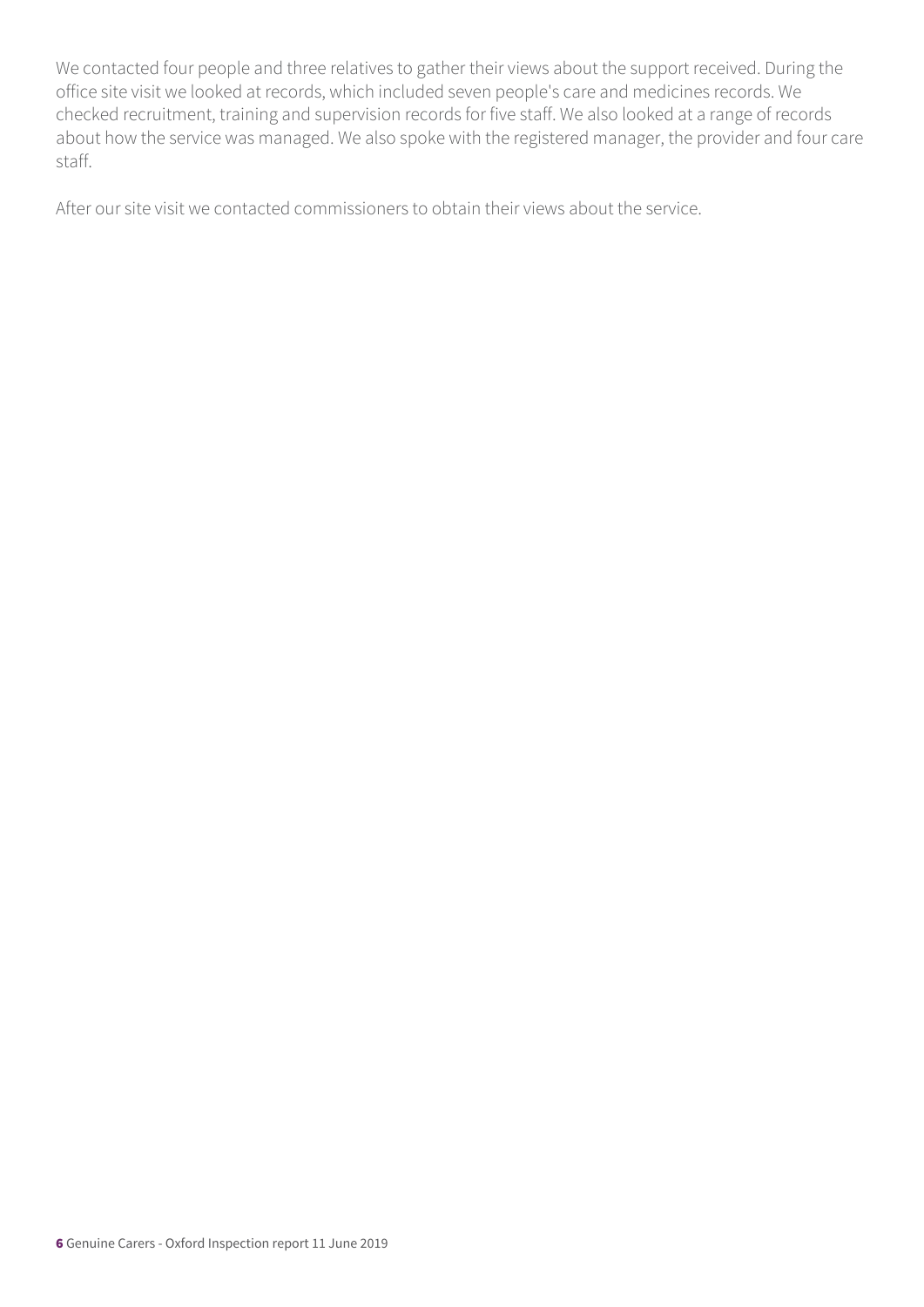### Is the service safe?

### Our findings

Safe – we looked for evidence that people were protected from abuse and avoidable harm

Some aspects of the service were not always safe and there was limited assurance about safety. There was an increased risk that people could be harmed. Regulations may or may not have been met.

Using medicines safely:

• The medicines management was not based on current best practice. For example; where there were handwritten entries on Medicine Administration Records (MAR), these were not signed by the staff member completing the MAR or countersigned by a second signatory as per national guidance. Without the MAR being countersigned the registered provider could not be certain that the information recorded on it was accurate.

• Medicines were not managed safely and in line with The National Institute for Health and Care Excellence (NICE) guidance Managing medicines for adults receiving social care in the community, in that staff competencies, in relation to the administration of medicines were not being assessed.

This demonstrates a breach of Regulation 12 of The Health and Social Care Act 2008 (Regulated Activities) Regulations 2014.

#### Staffing levels:

• People were not always protected against the employment of unsuitable staff as the provider did not always follow their own safe recruitment policies and procedures. For example, one staff members personnel file did not contain any references from previous employers. Another staff member file contained references from friends and not previous employers. A third staff member file contained references which were vague and did not supply the relevant information to support a decision the staff members were suitable for their role.

This demonstrates a breach of Regulation 19 of The Health and Social Care Act 2008 (Regulated Activities) Regulations 2014.

•There was enough staff to support people's needs.

#### Learning lessons when things go wrong

• The provider had systems in place to monitor incidents. However, these systems were not always effective. For example, although accidents and incidents were recorded on an individual case by case basis, there was an absence of an overarching system that would enable the registered manager to have oversight of all the accidents and incidents within thin the service. The absence of such a system meant that the registered manager was unable to identify patterns and trends, which would support future learning in the event of things going wrong.

Systems and processes to safeguard people from the risk of abuse: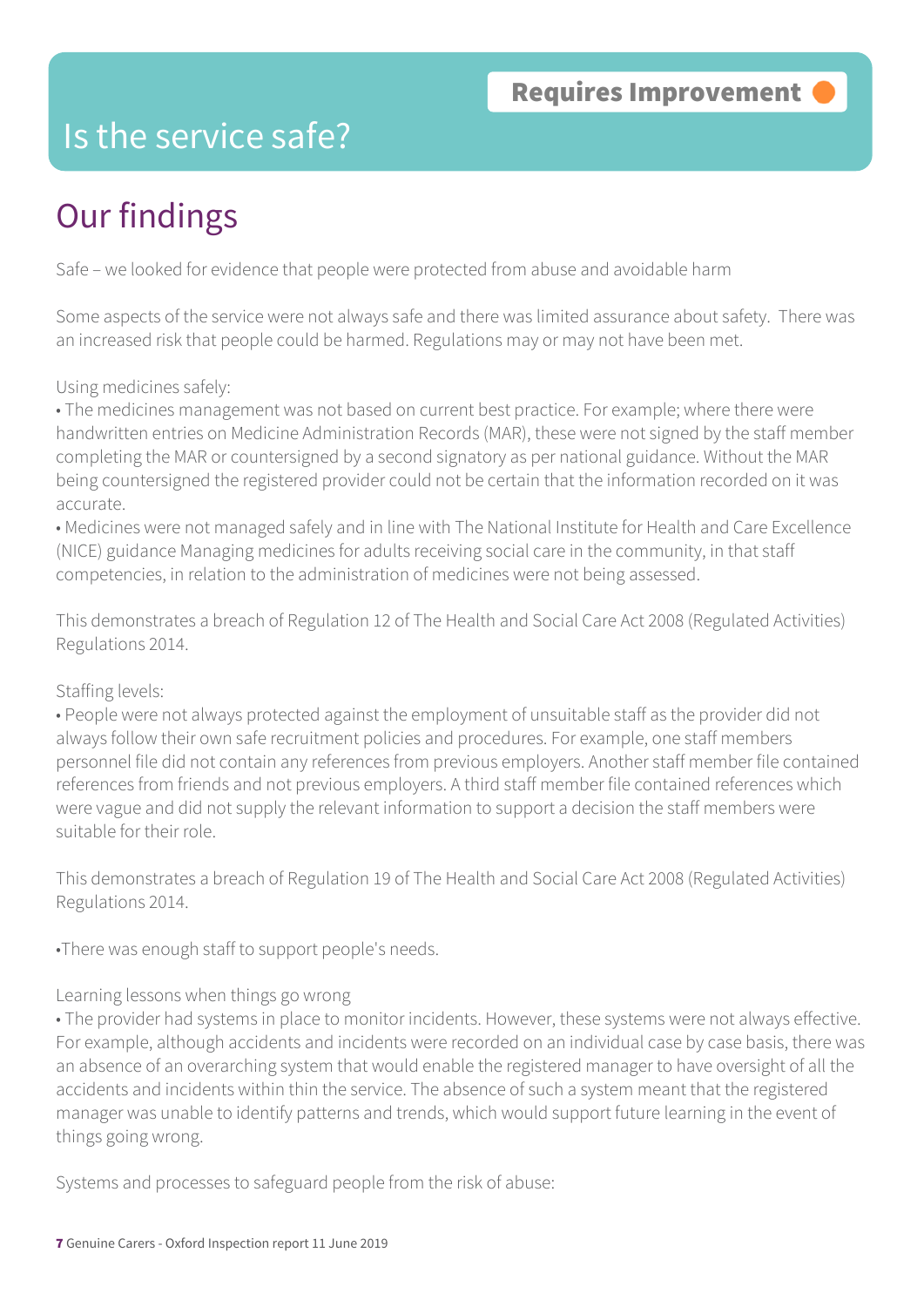Assessing risk, safety monitoring and management:

- Risks to people's well-being were assessed, recorded and updated when people's needs changed.
- People's risk assessment included areas such as their mobility, skin integrity or medicine management.
- Staff were familiar with and followed people's risk management plans.
- Preventing and controlling infection:

• The provider ensured staff were trained in infection control. People told us staff washed their hands and used disposable gloves and aprons where required.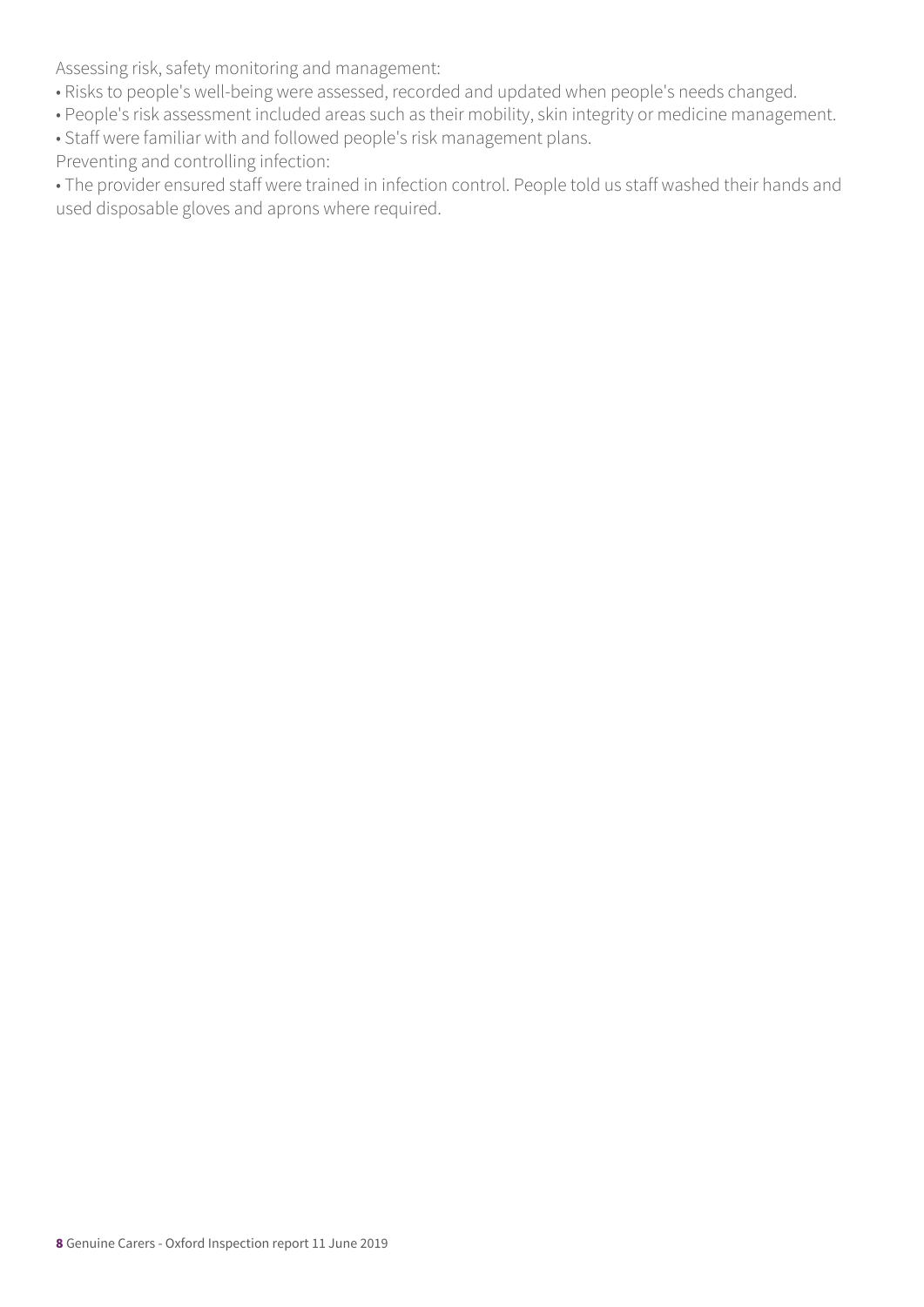### Is the service effective?

### Our findings

Effective – this means we looked for evidence that people's care, treatment and support achieved good outcomes and promoted a good quality of life, based on best available evidence.

Good: People's care, treatment and support achieved good outcomes, promoted a good quality of life and was based on best practice.

The Mental Capacity Act 2005 (MCA) provides a legal framework for making particular decisions on behalf of people who may lack the mental capacity to do so for themselves. The Act requires that, as far as possible, people make their own decisions and are helped to do so when needed. When they lack mental capacity to take particular decisions, any made on their behalf must be in their best interests and as least restrictive as possible. We checked whether the service was working within the principles of the MCA.

Ensuring consent to care and treatment in line with law and guidance:

• People's rights to make their own decisions were respected. One person said, "They respect any decisions I make".

• People were supported by staff that knew the principles of the MCA. One staff member said, "Just because someone make an unwise decision, doesn't mean they don't have capacity".

• Care plans contained consent to care documents signed by the person or their legal representative.

Assessing people's needs and choices; delivering care in line with standards, guidance and the law:

- People's needs were assessed prior to them using the service to ensure needs could be met.
- The assessment included people's preferences and details about their health and their level of independence in relation to daily living.
- Assessments took into account current guidance and gave people and their relatives the opportunity to have input into individual care plans. People's communication needs were identified in line with Accessible Information Standards.

Supporting people to eat and drink enough to maintain a balanced diet:

• People were supported with their meals appropriately. One relative commented, "They really help mum with her eating".

• Care plans gave detailed guidance on people's needs, including their preferences and special dietary needs.

• People were supported by staff to choose what meals and drinks they would like. One person told us, "We always talk about what I would like to eat or drink".

Staff working with other agencies to provide consistent, effective, timely care

• Staff worked closely with other agencies to provide effective care to people. One carer described how they regularly spoke with a healthcare professional to share information to ensure they provided the best care for a person. One relative told us, "They contact the district nurse when they need to".

• People were supported to live healthier lives, records of referrals and any guidance were held in people's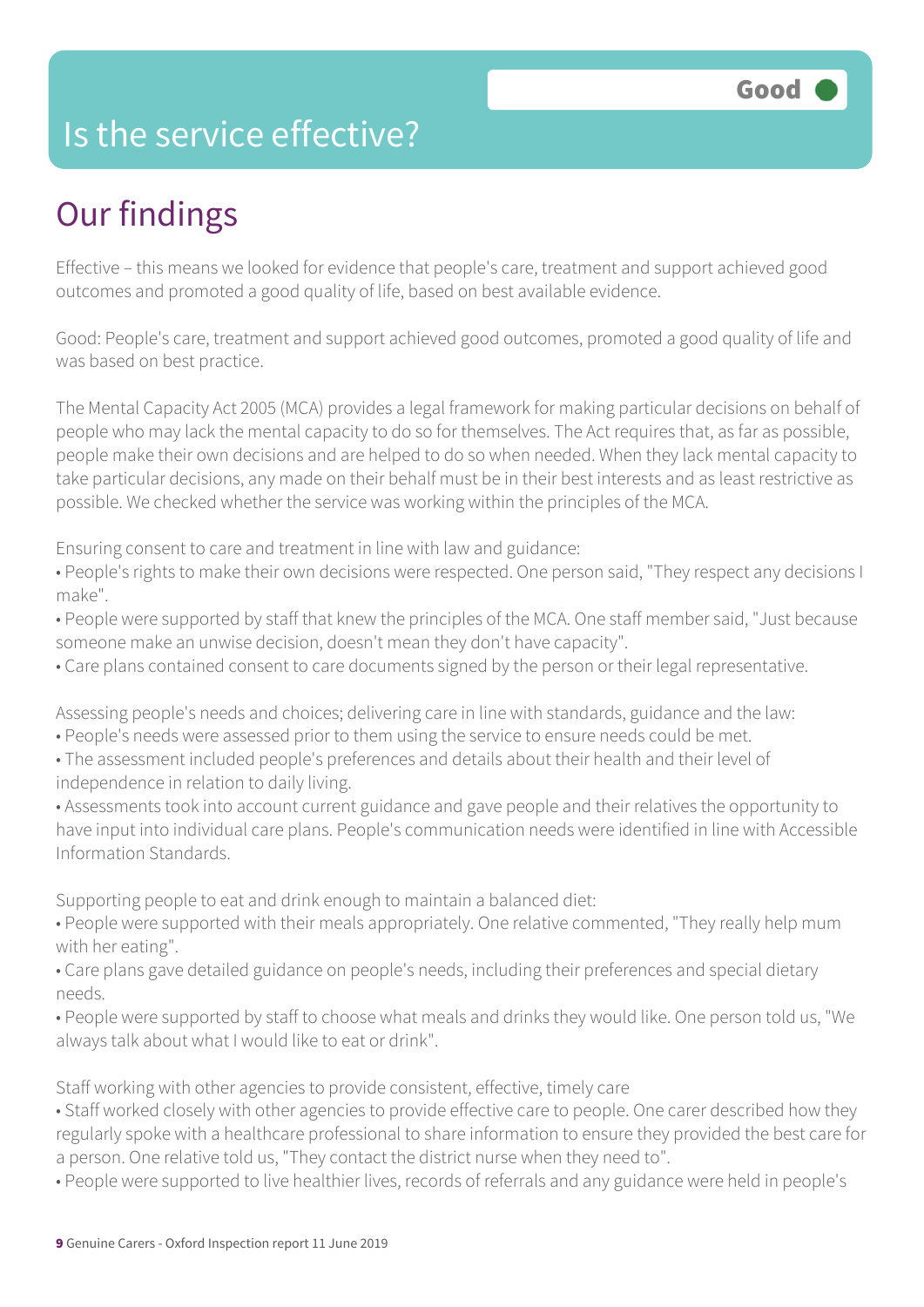care plans. This included GPs, district nurses and occupational therapists.

Staff support: induction, training, skills and experience:

• People were supported by well trained staff. All staff completed an induction programme when they first started work. Staff told us that they had the necessary training to support people effectively. One member of staff told us, "I feel totally supported".

• Staff told us that they felt well supported. They also told us, and records confirmed, that they received regular supervision and appraisals where they could discuss their concerns, their career goals and give ideas for improvements.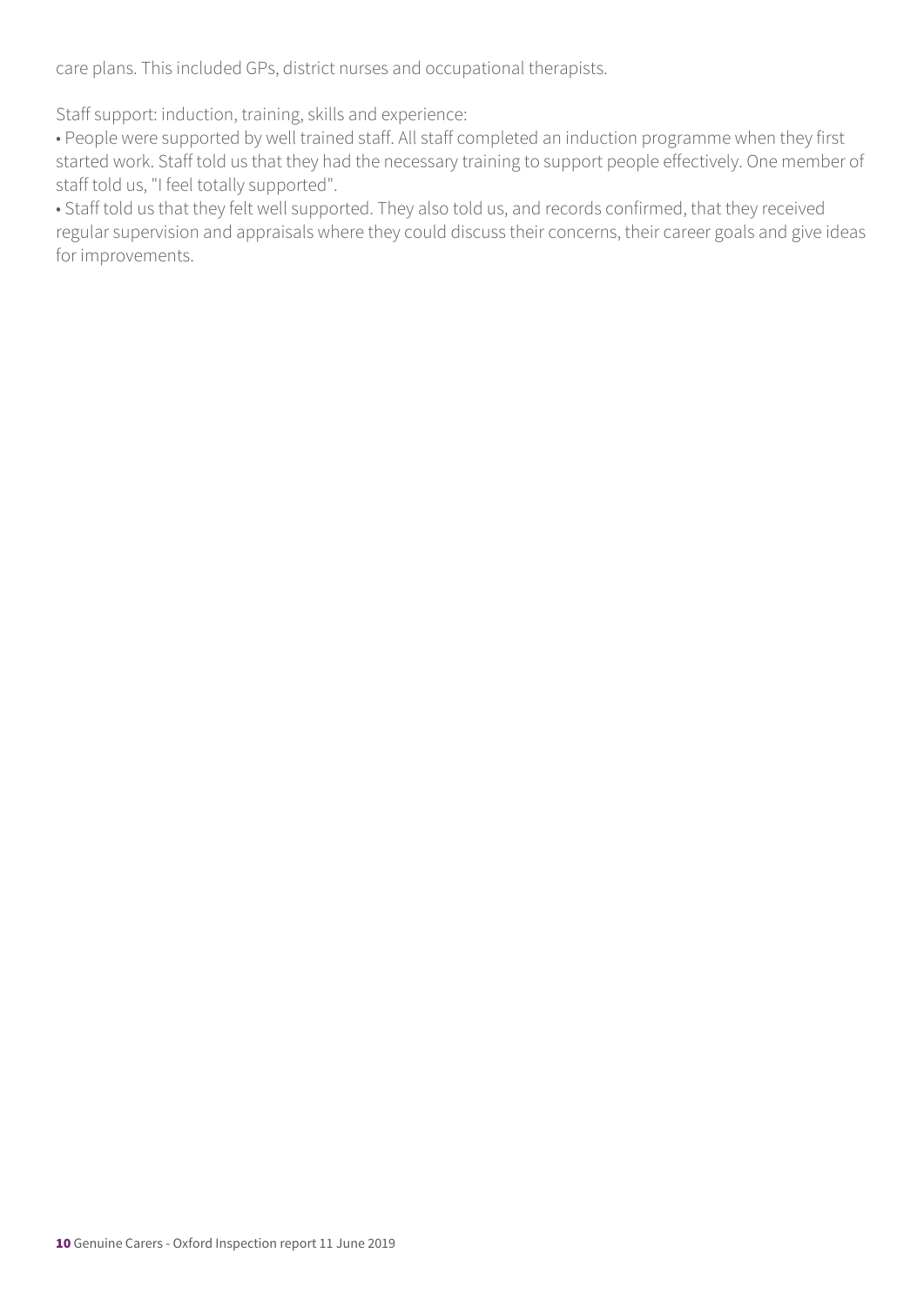### Is the service caring?

### Our findings

Caring – this means we looked for evidence that the service involved people and treated them with compassion, kindness, dignity and respect

Good: People were supported and treated with dignity and respect; and involved as partners in their care.

Ensuring people are well treated and supported; respecting equality and diversity

• People and relatives confirmed staff treated people in a caring way. One person said, "They help me so much and I am never left feeling like a burden. Nothings too much for them".

• Records clearly showed that people's views and needs were considered, in particular what was important to people had been identified and staff demonstrated through talking with us that they knew people well.

• The diverse needs of people using the service were met. This included individual needs that related to disability, gender, ethnicity and faith. We saw one example of how staff had responded to one person's needs and supported them effectively in relation to their practicing their faith.

Supporting people to express their views and be involved in making decisions about their care • Care plans were completed with people to ensure they reflected people's wishes.

• One person told us they were involved in decisions about their care and support. They told us, "We discuss how I want things done".

• Where required, information was provided to people in a format that was accessible to them, for example, one person had access to a type of technology which allowed them to receive important information about their healthcare appointments.

Respecting and promoting people's privacy, dignity and independence

• Staff promoted people's independence. Care plans guided staff to encourage people to do what they could for themselves. One relative told us, "They always encourage mum to be independent".

• People were treated with dignity and respect. When staff spoke with us about people, they were respectful and displayed genuine affection. Language used in care plans was respectful. Staff told us people's privacy was respected.

• The provider ensured people's confidentiality was respected. Records containing people's personal information were kept in offices which were locked and only accessible to authorised persons.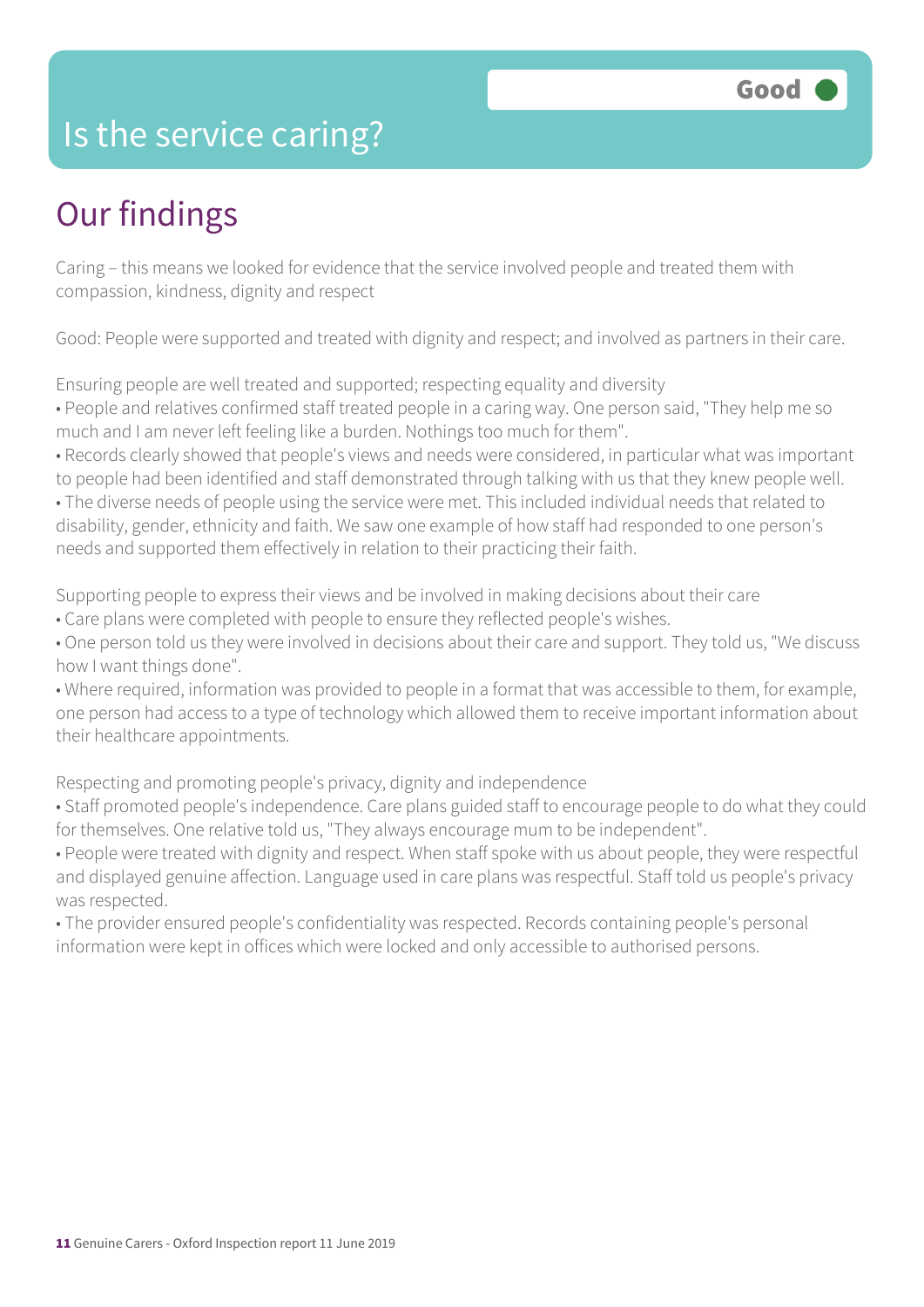### Is the service responsive?

### Our findings

Responsive – this means we looked for evidence that the service met people's needs

People's needs were met through good organisation and delivery.

Planning personalised care to meet people's needs, preferences, interests and give them choice and control • Care plans detailed people's support needs and how people wanted their needs to be met. People received support from staff that understood their needs and preferences.

• People and relatives were involved in their care and support and contributed to their own care plans. One person told us, "We have regular meetings and we discuss what I like and what I don't like". A relative said, "We feel fully involved".

Improving care quality in response to complaints or concerns:

• The provider had effective systems to manage complaints and the records reflected any issues received, these were recorded, fully investigated and responded to as per provider's policy.

• People told us they knew how to make a complaint. Relatives told us any concerns were dealt with immediately. One relative said, "I was raised a concern and it was dealt with immediately".

End of life care and support

• At the time of the inspection no-one was receiving end of life care from the service, however, there were systems in place to record people's advanced wishes.

• Staff and the service's management talked passionately about this aspect of their role. They told us they understood how important it was to people and their families.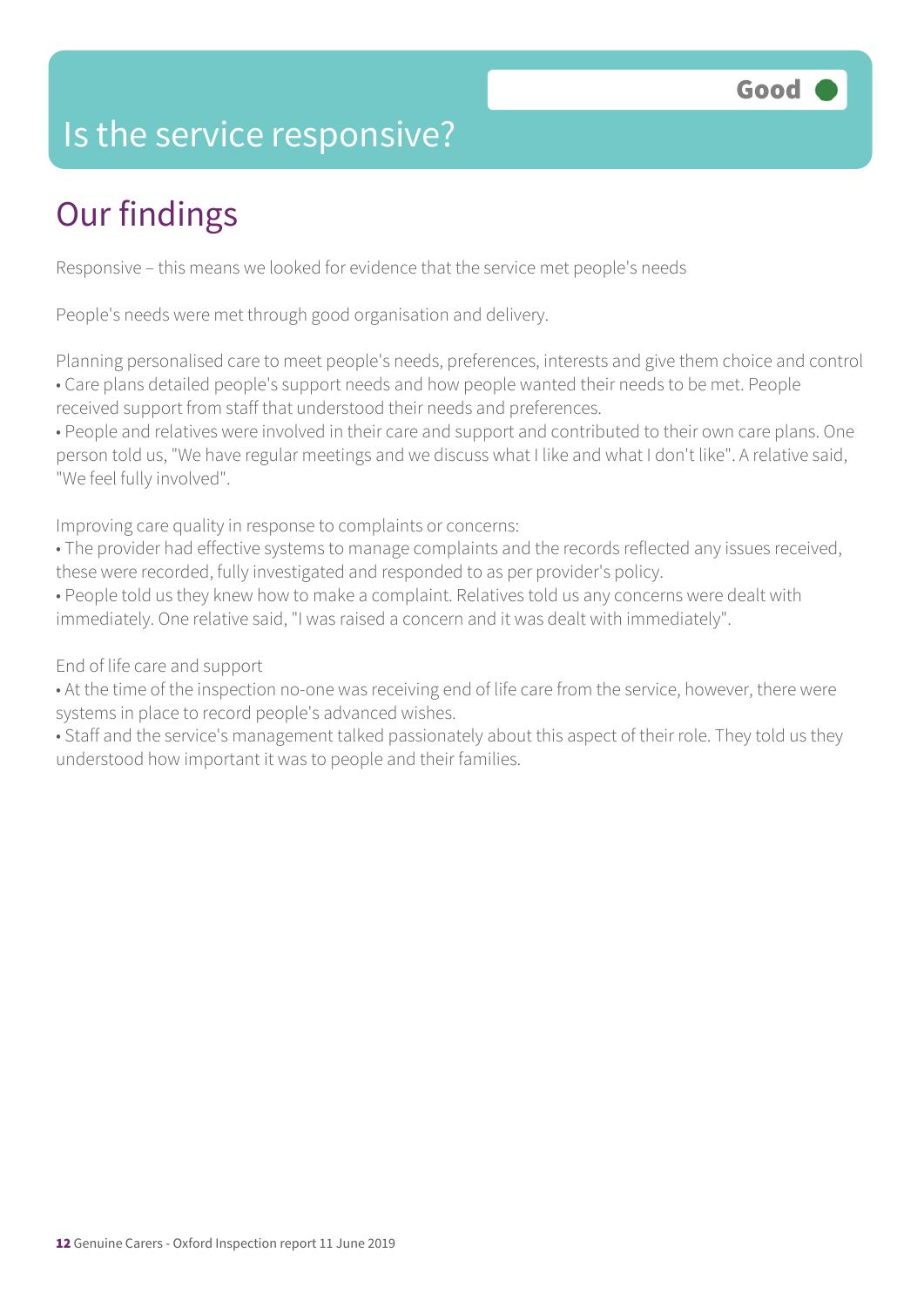### Is the service well-led?

### Our findings

Well-Led – this means we looked for evidence that service leadership, management and governance assured high-quality, person-centred care; supported learning and innovation; and promoted an open, fair culture.

Requires improvement: Service management and leadership was inconsistent. Some regulations may or may not have been met.

Managers and staff being clear about their roles, and understanding quality performance, risks and regulatory requirements

• The systems in place to monitor the quality of service were not always effective. For example, the concerns that we found in relation to medicines management, accidents and incidents and recruitment had not been identified by the registered manager.

This is a breach of Regulation 17 of the Health and Social Care Act 2008 (Regulated Activities) regulations 2014.

•The registered manager was clear about her responsibilities for reporting to the CQC and the regulatory requirements.

•Staff were clear about their responsibilities and the leadership structure.

Planning and promoting person-centred, high-quality care and support; and how the provider understands and acts on duty of candour responsibility

- From speaking with staff, the registered manager and provider it was clear that there was a positive culture at Genuine Carers and staff worked with the values of person-centred care.
- People praised the service received and how the service was run. People we spoke with felt the service was well managed and open.

• The registered manager and provider promoted an open culture which contributed to staff work satisfaction. There was good team work and staff morale. One staff member said, "If we need anything, anything like training or help, then they do their best to get it".

• The CQC sets out specific requirements that providers must follow when things go wrong with care and treatment. This includes informing people and their relatives about the incident, providing reasonable support, providing truthful information and an apology when things go wrong. The registered manager understood their responsibilities.

Engaging and involving people using the service, the public and staff, fully considering their equality characteristics

• The provider involved people in various ways. People had opportunities to complete surveys or raise any comments via an open-door policy at any time.

• Annual surveys were sent out to people and their relatives to gain their feedback. The feedback seen was positive.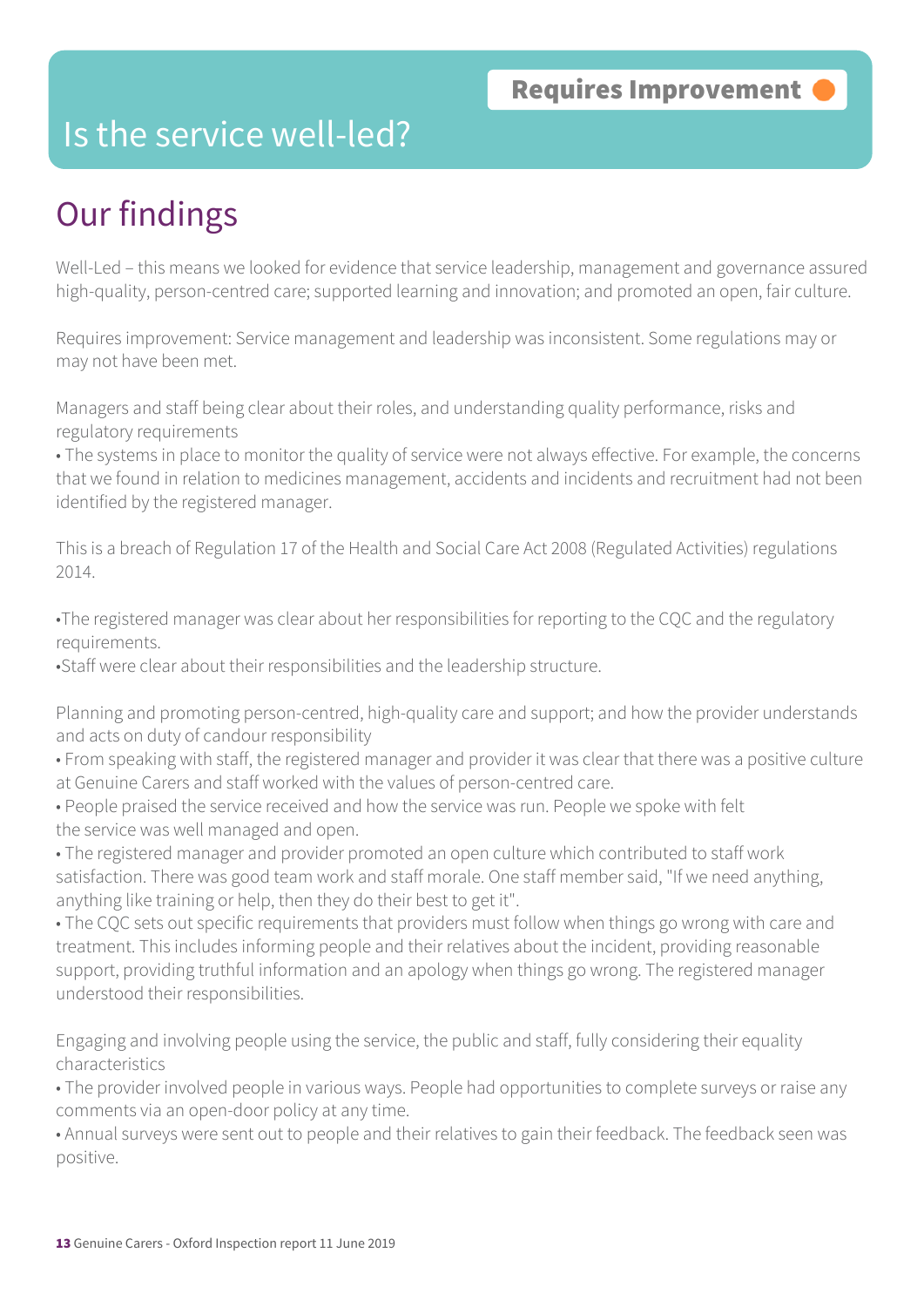Continuous learning and improving care

• The registered manager and deputy manager ensured where an area of improvement had been identified they acted promptly to address it. For example, we saw how the service had identified that peoples care files needed to include more up to date person centred information which would support staff in getting to know people and their personal histories better, which would support person centred care

• One member of staff told us, "We have regular meetings, but we can raise anything at any time".

Working in partnership with others:

• The service worked in partnership and collaboration with a number of key organisations to support care provision, joined-up care and ensure service development. One professional said, "They respond well to our feedback".